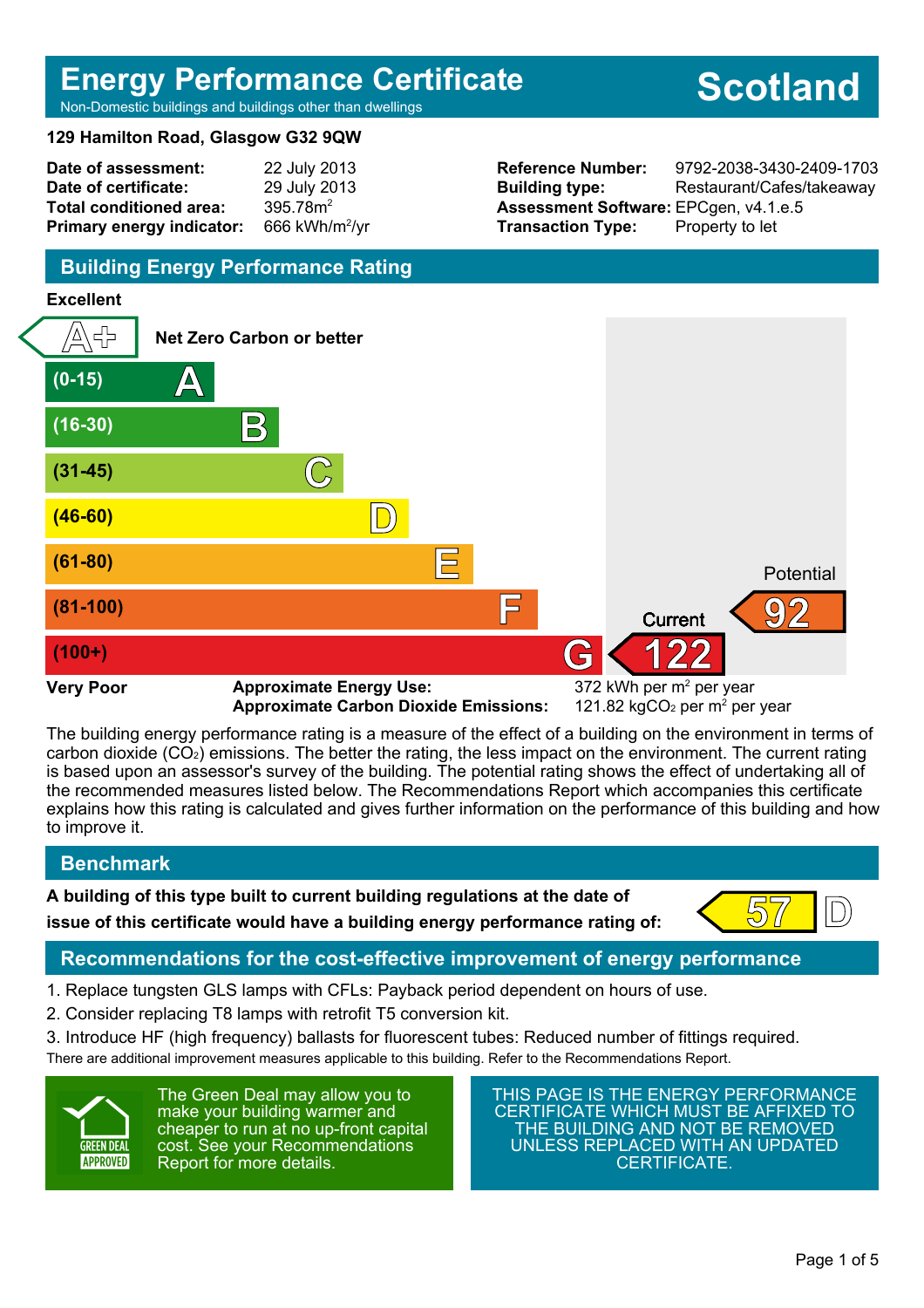### **Background**

This section provides additional information regarding the building and your energy assessment.

| A3/A4/A5 Restaurant and Cafes/Drinking<br>Establishments and Hot Food takeaways |
|---------------------------------------------------------------------------------|
| 396m <sup>2</sup>                                                               |
| <b>NaturalGas</b>                                                               |
| HeatingandNaturalVentilation                                                    |
| Renewable energy source:<br>None                                                |
| Grid supplied                                                                   |
|                                                                                 |

The Recommendations Report provides additional information in support of your Energy Performance Certificate. It was produced in line with the Government's approved calculation methodology and is based upon output from CLG, iSBEM, v4.1.e, SBEM, v4.1.e.5.

This calculates energy used in the heating, hot water provision, lighting and ventilation of your building. Different fuels produce different amounts of carbon dioxide for every kilowatt hour (kWh) of energy used. The calculation methodology therefore applies fuel emission factors to energy use for each fuel used to give an overall rating for your building. This assessment covers all fixed building services but excludes energy used in portable appliances, office equipment and for industrial processes.

As buildings can be used in different ways, energy use is calculated using standard occupancy assumptions which may be different from the way you use your building. The rating also uses national weather information to allow comparison between the performance of similar buildings in different parts of Scotland.

Further information on the assessment process and approved software tools can be found online at: www.scotland.gov.uk/epc.

#### **Recommendations for improvement**

This section lists the improvement measures recommended on your Energy Performance Certificate and further action you can take to improve the performance of your building. These measures have been checked by your assessor as being appropriate for your building and are listed under four headings: short payback period, medium payback period, long payback period and other improvement measures.

The calculation tool has automatically produced a set of recommendations which are reviewed by your assessor to ensure that they are relevant to the building and its use. The assessor may add or remove recommendations and may also have commented on the recommendations based upon their professional knowledge and expertise. This may include inserting additional recommendations or measures under 'other recommendations' (see below).

Note that these recommendations do not include advice on matters relating to the operation and maintenance of your building as such cannot be identified or represented within the calculation process.

# Implementing improvements - legal disclaimer.

The advice provided in this Recommendations Report is intended to be for information only. Recipients of this report are advised to seek further professional advice before making any decision on how to improve the energy performance of the building.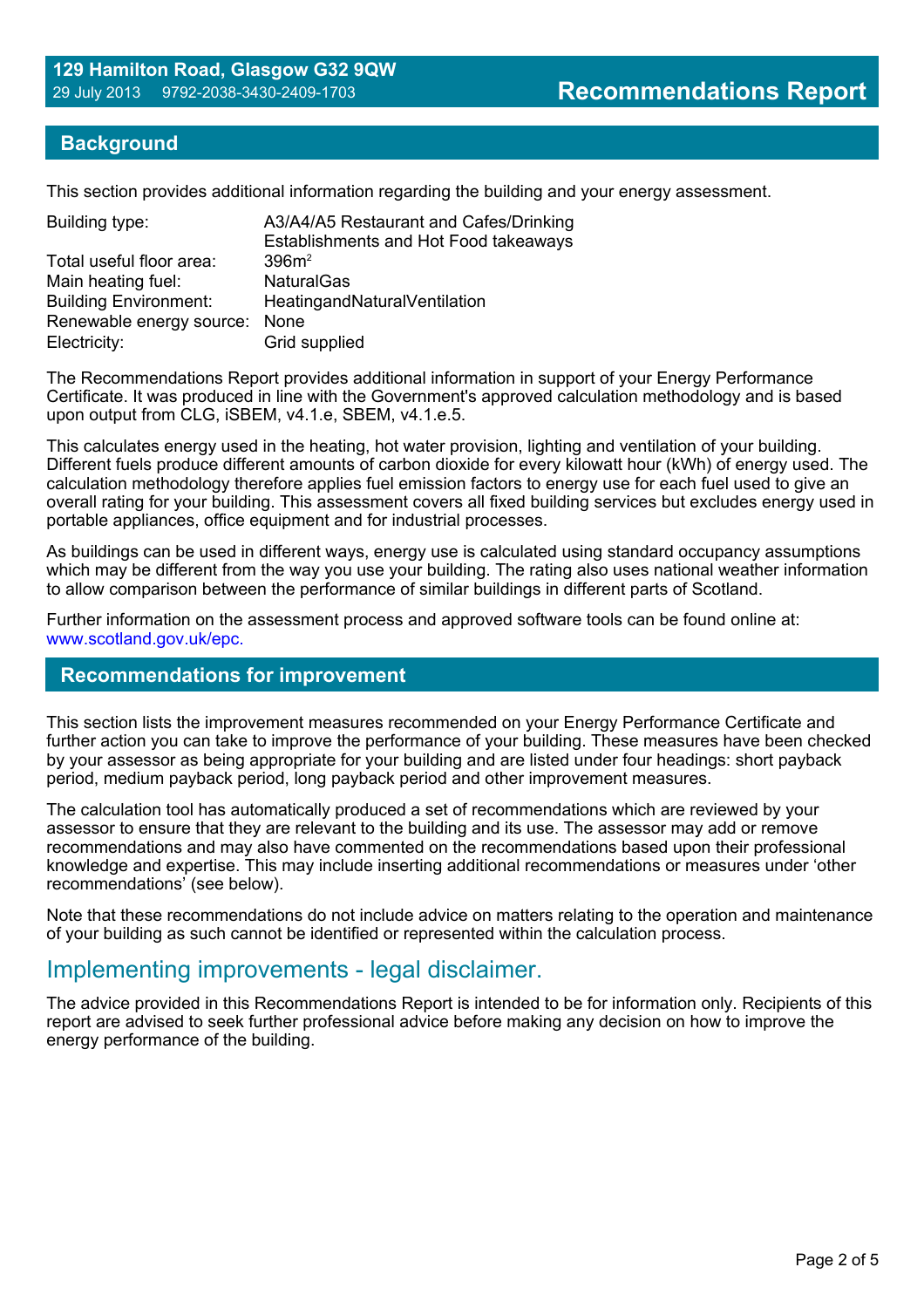#### **Recommended measures with a short payback period (less than 3 years)**

| <b>Recommendations (short payback)</b>                                                                | <b>Potential Impact</b> |
|-------------------------------------------------------------------------------------------------------|-------------------------|
| Replace tungsten GLS lamps with CFLs: Payback period dependent on hours of use.                       | <b>LOW</b>              |
| Consider replacing T8 lamps with retrofit T5 conversion kit.                                          | <b>MEDIUM</b>           |
| Introduce HF (high frequency) ballasts for fluorescent tubes: Reduced number of<br>fittings required. | LOW                     |
| Some windows have high U-values - consider installing secondary glazing.                              | <b>MEDIUM</b>           |
| Some loft spaces are poorly insulated - install/improve insulation.                                   | <b>MEDIUM</b>           |
| Add local time control to heating system.                                                             | LOW                     |

#### **Recommended measures with a medium payback period (3 to 7 years)**

| Recommendations (medium payback)                                         | <b>Potential Impact</b> |
|--------------------------------------------------------------------------|-------------------------|
| Some glazing is poorly insulated. Replace/improve glazing and/or frames. | <b>MEDIUM</b>           |

#### **Recommended measures with a long payback period (more than 7 years)**

| <b>Recommendations (long payback)</b>                 | <b>Potential Impact</b> |
|-------------------------------------------------------|-------------------------|
| Consider installing building mounted wind turbine(s). | LOW                     |
| Consider installing solar water heating.              | LOW                     |
| Consider installing PV.                               | LOW                     |

# Other measures

This section lists other measures selected by your assessor based upon an understanding of the building and/or a valid existing Recommendations Report.

**Your assessor has not identified other measures for this building.**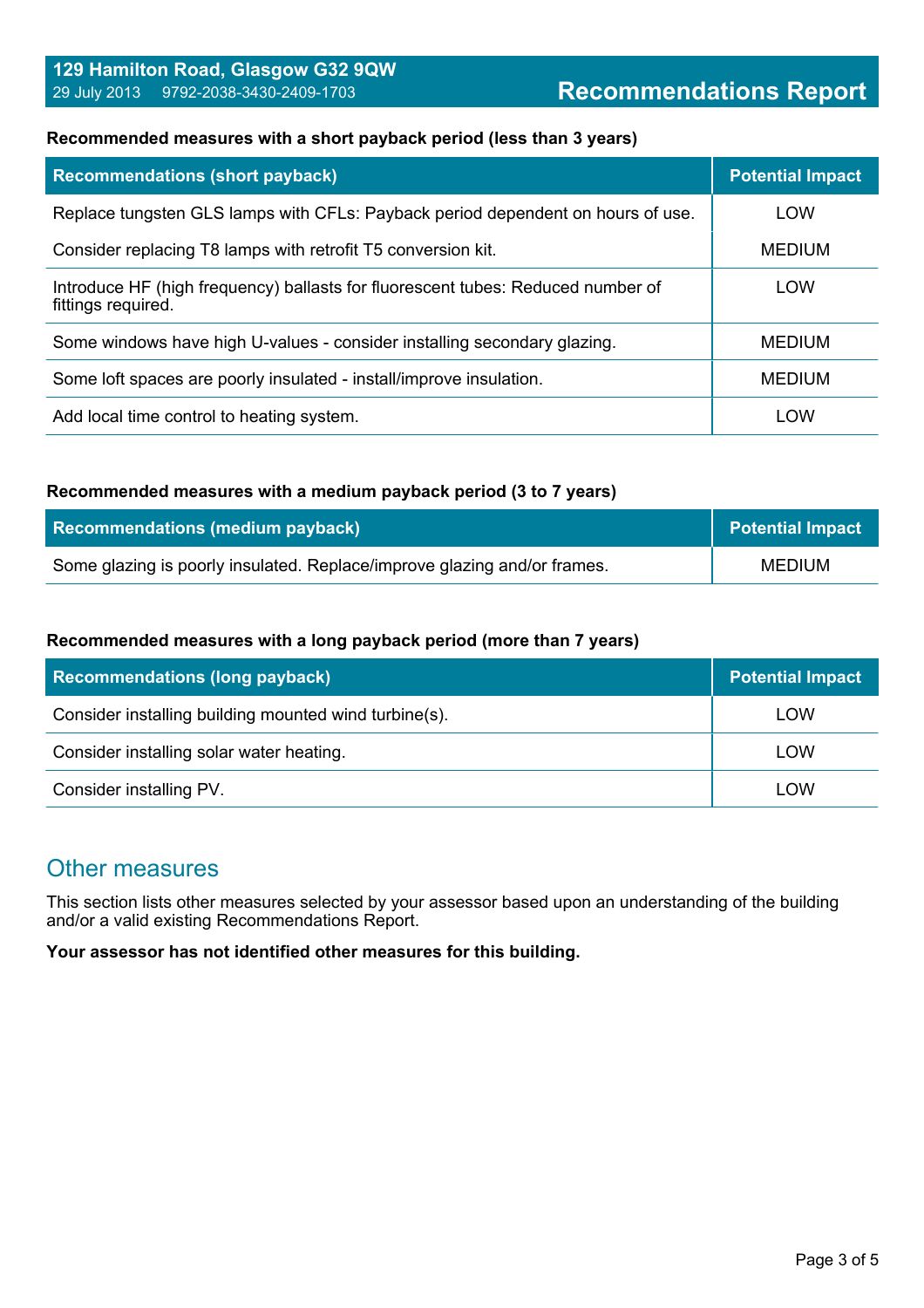# Payback period:

Payback periods are based upon data provided by Good Practice Guides and Carbon Trust energy survey reports and are average figures calculated using a simple payback method. It is assumed that the source data is correct and accurate, using up to date information.

They should be considered indicative. The figures have been calculated as an average across a range of buildings and may therefore differ from the actual payback period for the building being assessed. It is recommended that the cost effectiveness and payback of each suggested measure be further investigated before making any decision on how to improve the energy efficiency of your building.

# Carbon Impact:

Each measure is assigned a low, medium or high potential impact on the energy efficiency of your building. This relates to their potential to reduce carbon dioxide emissions arising from energy used in your building. For automatically generated recommendations, the carbon impact is determined by the approved software but may be adjusted by your assessor based upon their knowledge of the building. The impact of 'other recommendations' is determined by the assessor.

# **Comparative assessment - Feed-in Tariff**

Eligibility for standard tariff for solar PV under the DECC Feed-in Tariff initiative is contingent on a minimum energy efficiency requirement being met. This requires a building to have an EPC band of D or better. Further information can be found at: www.decc.gov.uk/fits This requirement is based upon the means of determining EPC band which is used in England & Wales.

**If calculated using this process, but using Scottish climate data, your building would currently have an EPC band of C (and a rating of 61).**